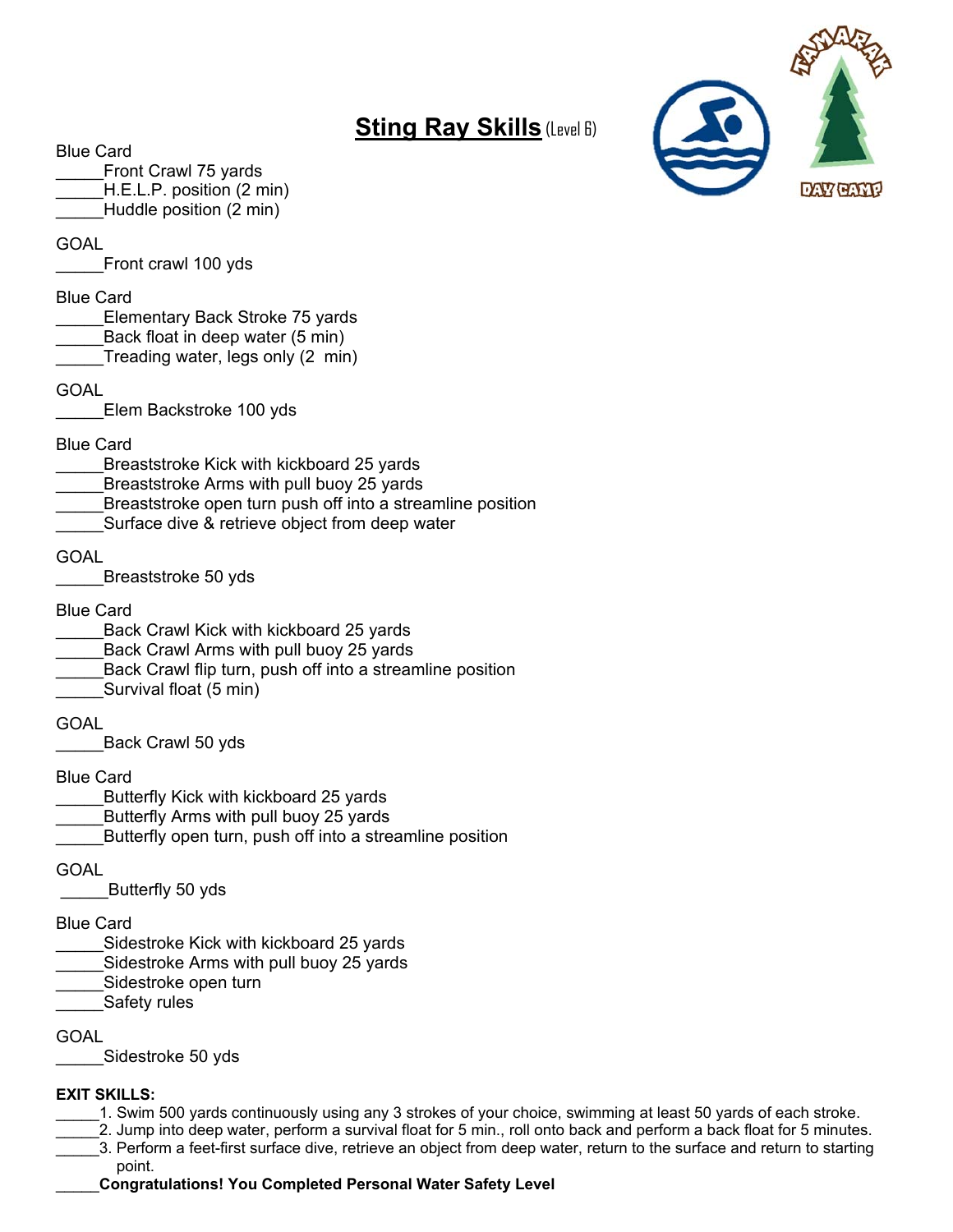## Sting Ray Front Crawl Stroke Performance Criteria

| <b>Body Position</b> | Body is nearly horizontal to the surface in a streamlined position; body roll is a fluid motion                                                                                                                                                                                 |
|----------------------|---------------------------------------------------------------------------------------------------------------------------------------------------------------------------------------------------------------------------------------------------------------------------------|
|                      | (head, trunk and legs are aligned.                                                                                                                                                                                                                                              |
| Arms                 | Above-water recovery with arm bent at elbow; arm relaxed as hand moves toward the head;<br>arm extends fully in coordination with body roll; elbow and hand move just outside the<br>shoulders as the arm travels straight backward; palm presses toward feet until arm reaches |
|                      | full extension during finish                                                                                                                                                                                                                                                    |
| Legs                 | Continuous kicking that starts from the hips; ankles and knees extended but not rigid; feet<br>remain below the surface (heels just break the surface).                                                                                                                         |
| Breathing $\&$       | Exhale under water before the next breath during the power phase; head remains in line with                                                                                                                                                                                     |
| Timing               | the body (minimal head movement); alternate side breathing preferred.                                                                                                                                                                                                           |

### Sting Ray Elementary Backstroke Stroke Performance Criteria

| <b>Body Position</b> | Body is nearly horizontal to the surface with arms at side during glide; chin up; ears in the |
|----------------------|-----------------------------------------------------------------------------------------------|
|                      | water.                                                                                        |
| Arms                 | Arms extend at or slightly above the shoulder level with hands no further than top of head;   |
|                      | fingers lead arm extension; palms face toward feet; elbows extend as palms push backward      |
|                      | and inward, stopping at the hips.                                                             |
| Legs                 | Heels drop by bending knees; ankles bend to 90 degrees and rotate outward with toes wider     |
|                      | than heels of the feet; knees and ankles fully extending at the end of the power phase.       |
| Breathing &          | Rhythmic breathing pattern (inhale during recovery and exhale during power phase); arm        |
| Timing               | recovery begins slightly before leg recovery; arm and leg power phase begins                  |
|                      | simultaneously; extended glide after power phase.                                             |

#### Sting Ray Breaststroke Stroke Performance Criteria

| <b>Body Position</b> | Body is nearly horizontal to the surface and streamlined during glide position.          |
|----------------------|------------------------------------------------------------------------------------------|
| Arms                 | Arms sweep outward from the glide position (arms extended narrower than shoulder width); |
|                      | bend at elbows increase as hands move toward chest; elbows remain high throughout the    |
|                      | pull; hands come together at the midline under the chin; arms extend forward to a glide  |
|                      | position.                                                                                |
| Legs                 | Heels drawn toward buttocks; heels remain under water; ankles rotate outward with toes   |
|                      | wider than heels; knees and ankles fully extend at end of power phase.                   |
| Breathing $\&$       | No delay from finish into recovery; face and head submerge during arm recovery; kick and |
| Timing               | glide; exhale under water (pull and breath, kick and glide)                              |

## Sting Ray Back Crawl Stroke Performance Criteria

| <b>Body Position</b> | Body is nearly horizontal to surface in a streamlined position; head is still and aligned with |
|----------------------|------------------------------------------------------------------------------------------------|
|                      | body, no side-to-side movement; body roll is a fluid motion (head, trunk and legs are          |
|                      | aligned)                                                                                       |
| Arms                 | Above-water recovery (arms straight at elbow; hands enter just outside shoulder in             |
|                      | coordination with body roll; hand enters little finger first reaching downward with elbow      |
|                      | bent; fingertips pointing away from the body to the side; hand follows a straight path toward  |
|                      | the feet; arm fully extended at elbow for the finish.                                          |
| Legs                 | Continuous kicking that starts from the hips and propels swimmer forward using a 2-to-6-       |
|                      | beat kick; feet remain below the surface.                                                      |
| Breathing $\&$       | Rhythmic breathing pattern (inhales as one arm recovers and exhale as the other arm            |
| Timing               | recovers; arms in continuous opposition) no hesitation at finish                               |

### Sting Ray Butterfly Stroke Performance Criteria

Body Position Body is nearly horizontal to the surface in a streamlined position.